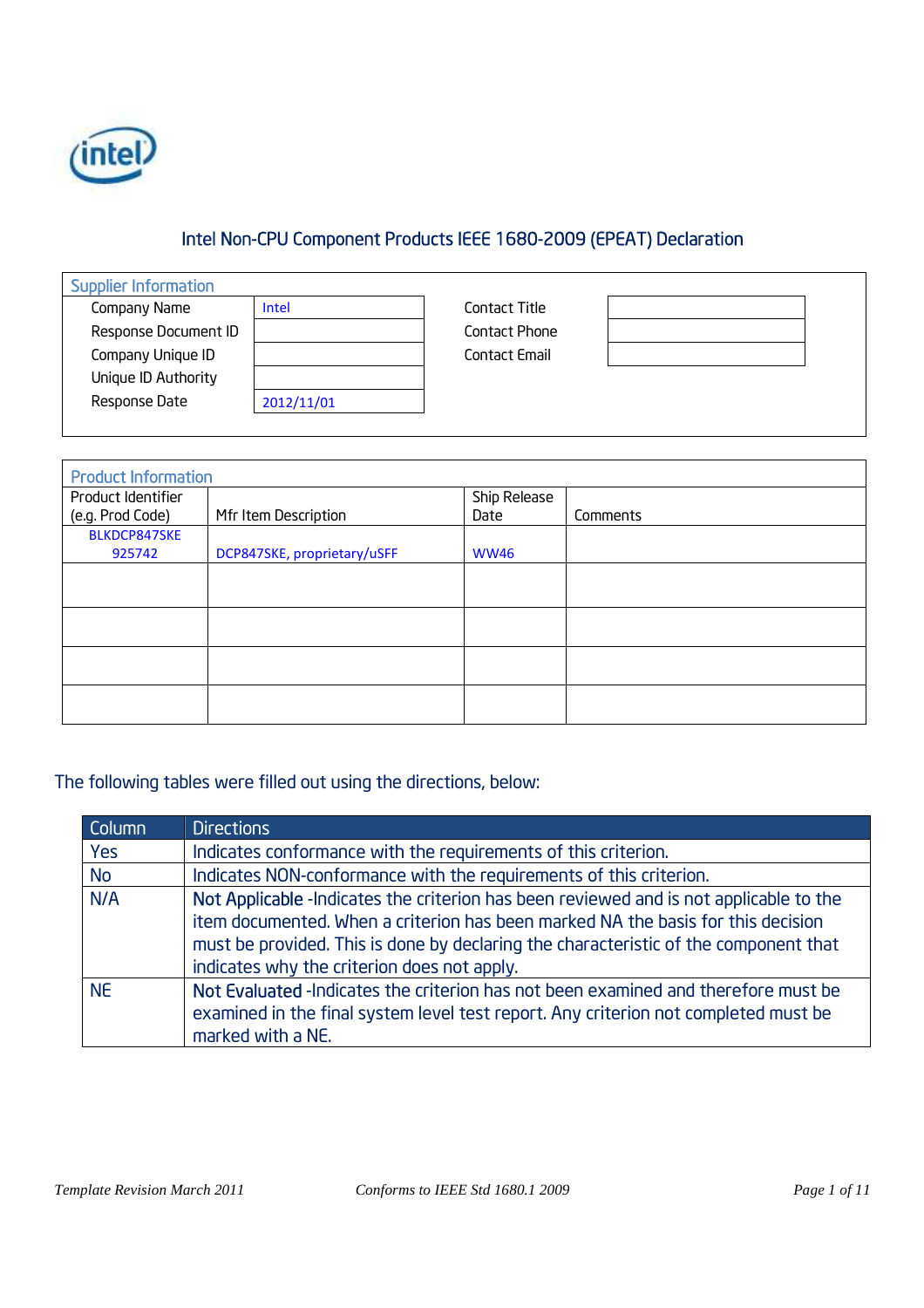| 4.1      | Reduction/Elimination of Environmentally Sensitive Materials                                                                                                |            |           |           |           |                                        |                 |  |  |  |  |
|----------|-------------------------------------------------------------------------------------------------------------------------------------------------------------|------------|-----------|-----------|-----------|----------------------------------------|-----------------|--|--|--|--|
| Criteria | <b>Description</b>                                                                                                                                          | <b>Yes</b> | <b>No</b> | <b>NA</b> | <b>NE</b> | <b>Required (R)</b><br>or Optional (O) | <b>Comments</b> |  |  |  |  |
| 4.1.1.1  | Compliance with<br>provisions of European<br><b>RoHS</b>                                                                                                    | <b>YES</b> |           |           |           | R                                      |                 |  |  |  |  |
| 4.1.2.1  | Elimination of intentional<br>use of Cadmium (≤ 50<br>ppm in homogenous<br>material unless due to<br>recycled content)                                      | <b>YES</b> |           |           |           | $\overline{0}$                         |                 |  |  |  |  |
| 4.1.3.1  | Reporting on amount of<br>Mercury used in light<br>sources                                                                                                  |            |           | <b>NA</b> |           | $\mathsf{R}$                           |                 |  |  |  |  |
| 4.1.3.2  | Low threshold for<br>amount of Mercury used<br>in light sources                                                                                             |            |           | <b>NA</b> |           | $\mathsf{O}$                           |                 |  |  |  |  |
| 4.1.3.3  | Elimination of<br>intentionally added<br>mercury in light sources                                                                                           |            |           | <b>NA</b> |           | $\mathbf 0$                            |                 |  |  |  |  |
| 4.1.4.1  | Elimination of intentional<br>use of Lead in certain<br>VDU applications.                                                                                   |            |           | <b>NA</b> |           | $\overline{0}$                         |                 |  |  |  |  |
| 4.1.5.1  | <b>Elimination of</b><br>intentionally added<br>hexavalent chromium (<br>500 ppm in homogenous<br>material unless due to<br>recycled content)               | <b>YES</b> |           |           |           | $\overline{0}$                         |                 |  |  |  |  |
| 4.1.6.1  | Elimination of<br>intentionally added SCCP<br>flame retardants and<br>plasticizers in certain<br>applications                                               | <b>YES</b> |           |           |           | $\mathsf{R}$                           |                 |  |  |  |  |
| 4.1.6.2  | Larger (>25g) plastic<br>parts free of certain<br>flame retardants $(50.1\%$<br>total weight classified as<br>dangerous substances<br>under ECD 67/548/EEC) |            |           |           | <b>NE</b> | $\overline{0}$                         |                 |  |  |  |  |
| 4.1.7.1  | Batteries free of Lead,<br>Cadmium and Mercury                                                                                                              | <b>YES</b> |           |           |           | $\overline{0}$                         |                 |  |  |  |  |
| 4.1.8.1  | Large plastic parts free<br>of PVC greater > 25g<br>(cables and interconnect<br>parts are exempt)                                                           |            |           |           | <b>NE</b> | $\overline{0}$                         |                 |  |  |  |  |

#### Table 1 EPEAT Assessment Criteria for Sect. 4.1 Reduction/Elimination of Environmentally Sensitive Materials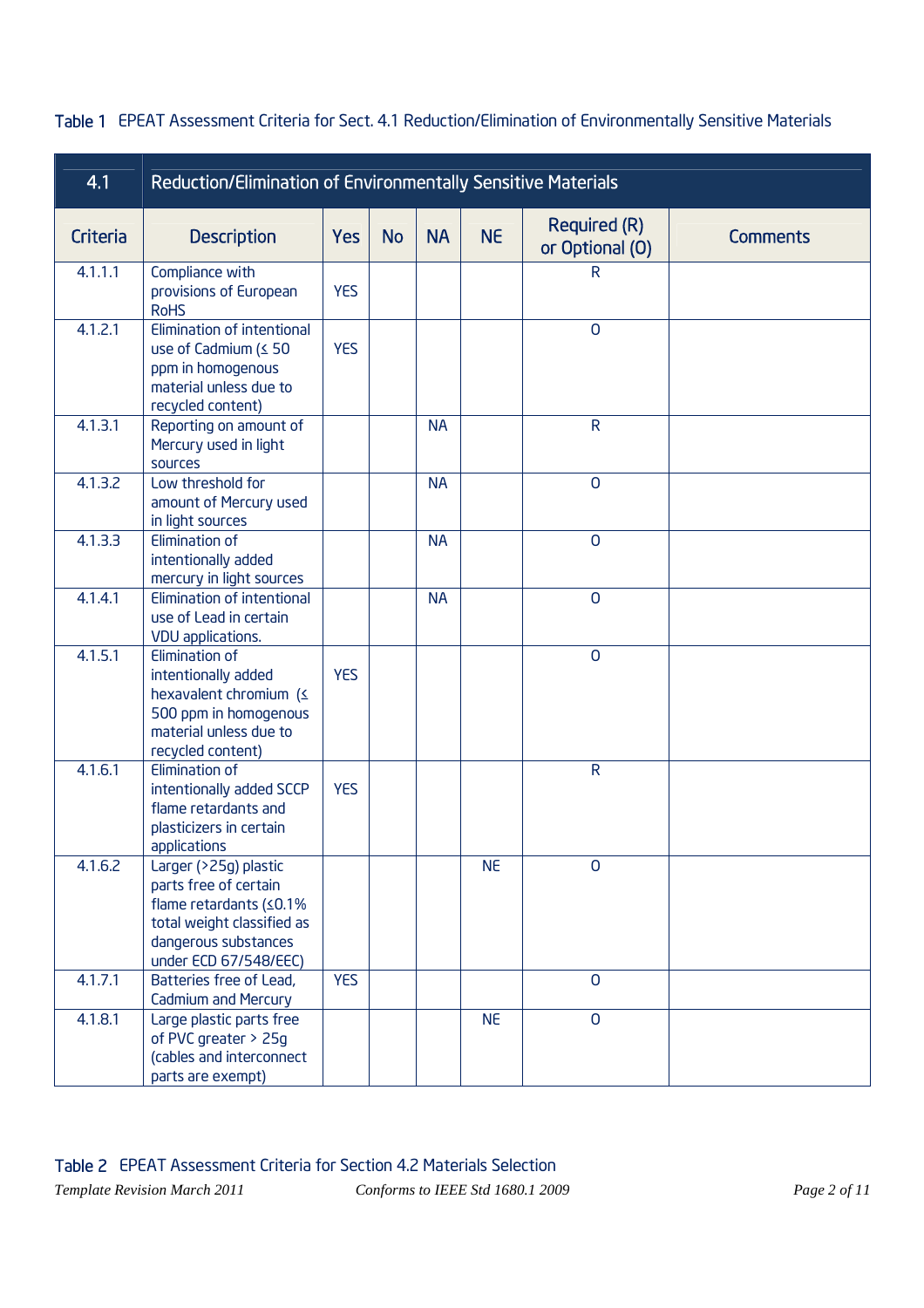| 4.2      | <b>Materials Selection</b>                                                                                    |            |                |           |           |                                        |                 |
|----------|---------------------------------------------------------------------------------------------------------------|------------|----------------|-----------|-----------|----------------------------------------|-----------------|
| Criteria | <b>Description</b>                                                                                            | <b>Yes</b> | <b>No</b>      | <b>NA</b> | <b>NE</b> | <b>Required (R)</b><br>or Optional (O) | <b>Comments</b> |
| 4.2.1.1  | Declaration of post-consumer<br>recycled plastic concentration by<br>weight % (excludes PCBs &<br>packaging)  | <b>YES</b> |                |           |           | R                                      |                 |
| 4.2.1.2  | Minimum content of post-<br>consumer recycled plastic > 10%<br>(excludes PCBs)                                |            | N <sub>O</sub> |           |           | $\Omega$                               |                 |
| 4.2.1.3  | Higher content of post-consumer<br>recycled plastic > 25% (excludes<br>PCB <sub>s</sub> )                     |            | N <sub>O</sub> |           |           | $\mathbf 0$                            |                 |
| 4.2.2.1  | Declaration of renewable/bio-<br>based plastic materials<br>concentration by weight %<br>(excludes packaging) | <b>YES</b> |                |           |           | $\mathsf{R}$                           |                 |
| 4.2.2.2  | Minimum content of<br>renewable/bio-based plastic<br>material > 10% (excludes<br>packaging)                   |            | N <sub>O</sub> |           |           | $\Omega$                               |                 |
| 4.2.3.1  | Declaration of product weight                                                                                 |            |                |           | <b>NE</b> | $\mathsf{R}$                           |                 |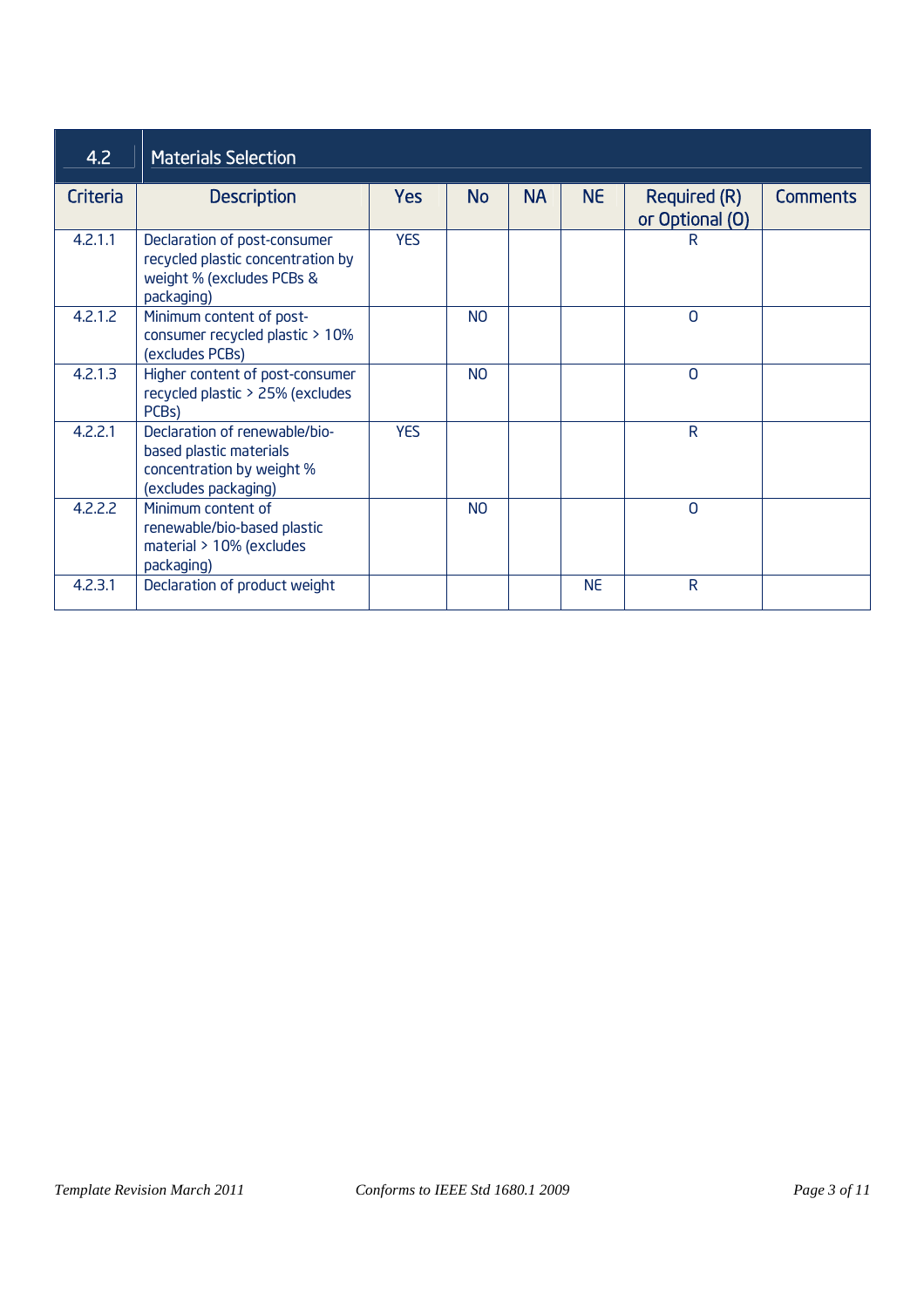## Table 3 EPEAT Assessment Criteria for Section 4.3 Design for End of Life (EOL)

| 4.3      | Design for End of Life (EOL)                                                                                                                                                                                |            |           |           |           |                                        |                 |
|----------|-------------------------------------------------------------------------------------------------------------------------------------------------------------------------------------------------------------|------------|-----------|-----------|-----------|----------------------------------------|-----------------|
| Criteria | <b>Description</b>                                                                                                                                                                                          | <b>Yes</b> | <b>No</b> | <b>NA</b> | <b>NE</b> | <b>Required (R)</b><br>or Optional (O) | <b>Comments</b> |
| 4.3.1.1  | Identification of materials with<br>special handling needs                                                                                                                                                  |            |           |           | <b>NE</b> | R                                      |                 |
| 4.3.1.2  | Plastic parts >100 g on a product<br>shall not contain paints or<br>coatings that are not compatible<br>with recycling or reuse, including<br>metal coatings                                                |            |           |           | <b>NE</b> | $\mathsf{R}$                           |                 |
| 4.3.1.3  | External enclosures shall be<br>easily removable by one person<br>alone with commonly available<br>tools                                                                                                    |            |           |           | <b>NE</b> | $\mathsf{R}$                           |                 |
| 4.3.1.4  | Plastic components >100 g shall<br>be marked with a material code in<br>accordance with the<br>identification and marking<br>requirements of ISO 11469:2000                                                 |            |           |           | <b>NE</b> | $\mathsf{R}$                           |                 |
| 4.3.1.5  | Circuit boards >10 cm2<br>(measured on the largest face),<br>batteries, and other<br>components-any of which<br>contain hazardous materials-<br>shall be safely and easily<br>identifiable and<br>removable | <b>YES</b> |           |           |           | $\mathsf{R}$                           |                 |
| 4.3.1.6  | Only one plastic material type<br>shall be used in each plastic<br>enclosure part >100 g                                                                                                                    |            |           |           | <b>NE</b> | $\overline{0}$                         |                 |
| 4.3.1.7  | Plastic enclosures shall not<br>contain molded-in or glued-on<br>metal unless metal inserts are<br>easy to remove by one person<br>alone with commonly available<br>tools                                   |            |           |           | <b>NE</b> | $\overline{0}$                         |                 |
| 4.3.1.8  | Minimum 65%<br>reusable/recyclable                                                                                                                                                                          |            |           |           | <b>NE</b> | $\mathsf{R}$                           |                 |
| 4.3.1.9  | Minimum 90%<br>reusable/recyclable                                                                                                                                                                          |            |           |           | <b>NE</b> | $\mathbf 0$                            |                 |
| 4.3.2.1  | All plastic parts >25 g used in a<br>product shall be manually<br>separable by one person alone<br>with commonly available tools<br>into recyclable resin streams.                                          |            |           |           | <b>NE</b> | $\mathbf 0$                            |                 |
| 4.3.2.2  | Plastic components >25 g shall be<br>marked with a material code in<br>accordance with the<br>identification and marking<br>requirements of ISO 11469:2000                                                  |            |           |           | <b>NE</b> | $\mathbf 0$                            |                 |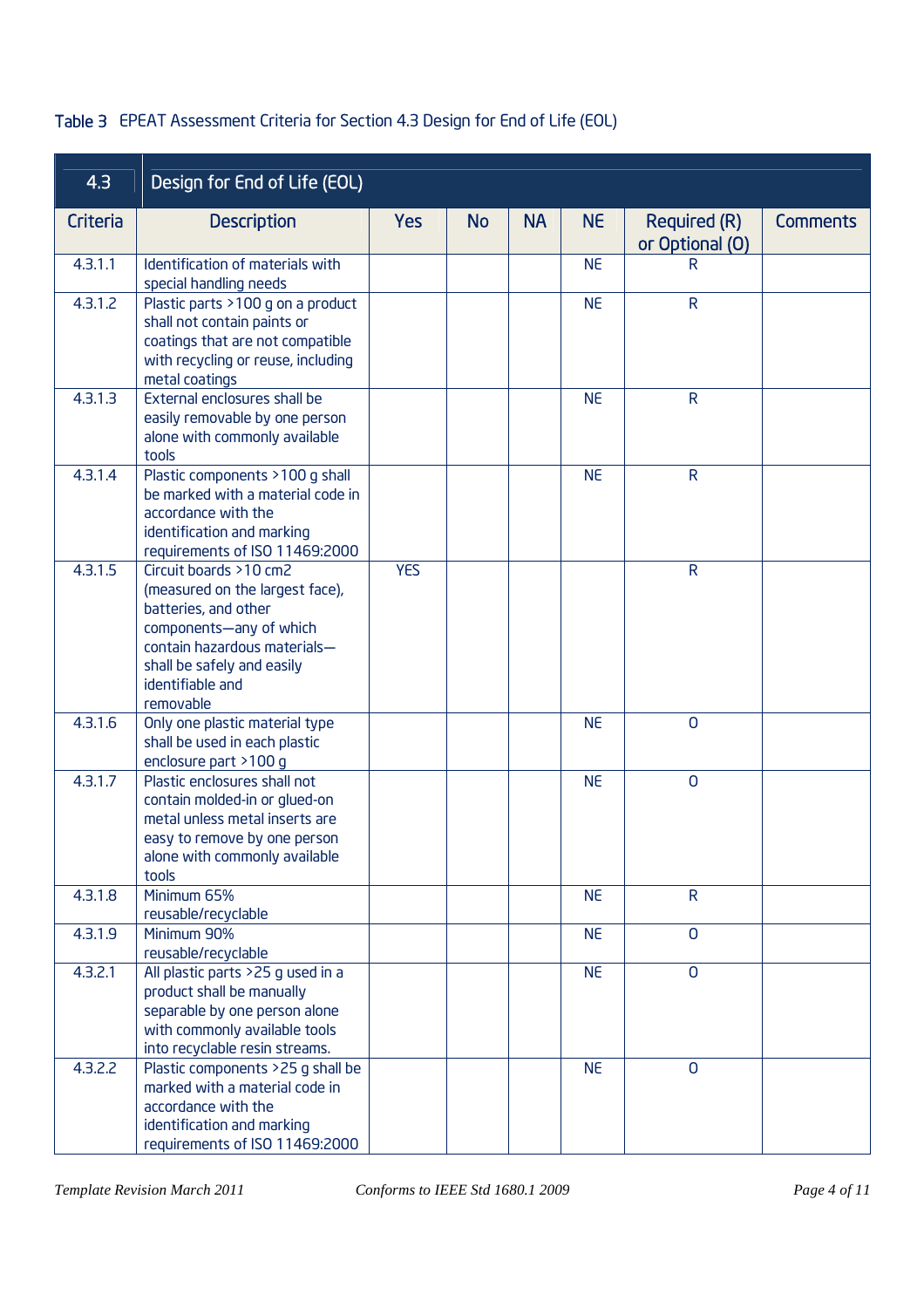## Table 4 EPEAT Assessment Criteria for Section 4.4 Product Longevity / Life Cycle Extension

| 4.4      | <b>Product Longevity / Life Cycle Extension</b>                                                                                                                                              |            |           |           |           |                                        |                                      |  |  |  |
|----------|----------------------------------------------------------------------------------------------------------------------------------------------------------------------------------------------|------------|-----------|-----------|-----------|----------------------------------------|--------------------------------------|--|--|--|
| Criteria | <b>Description</b>                                                                                                                                                                           | <b>Yes</b> | <b>No</b> | <b>NA</b> | <b>NE</b> | <b>Required (R)</b><br>or Optional (O) | <b>Comments</b>                      |  |  |  |
| 4.4.1.1  | Additional product warranty or<br>service contract of at least 3<br>years shall be available for<br>customer purchase.                                                                       |            |           | <b>NA</b> |           | R                                      | Final<br>Manufacturer<br>Requirement |  |  |  |
| 4.4.2.1  | Upgradeable with common tools<br>Applies to: Desktop personal<br>computers and notebook<br>personal computers only                                                                           |            |           |           | <b>NE</b> | $\mathsf{R}$                           |                                      |  |  |  |
| 4.4.2.2  | Product shall have a modular<br>design; for example, major<br>components/processor can be<br>changed.                                                                                        |            |           |           | <b>NF</b> | $\Omega$                               |                                      |  |  |  |
| 4.4.3.1  | Spare parts and/or compatible<br>replacement parts shall be<br>available 5 years after end of<br>production. Information on how<br>to obtain replacement parts shall<br>be provided to user. |            |           |           | <b>NE</b> | $\Omega$                               |                                      |  |  |  |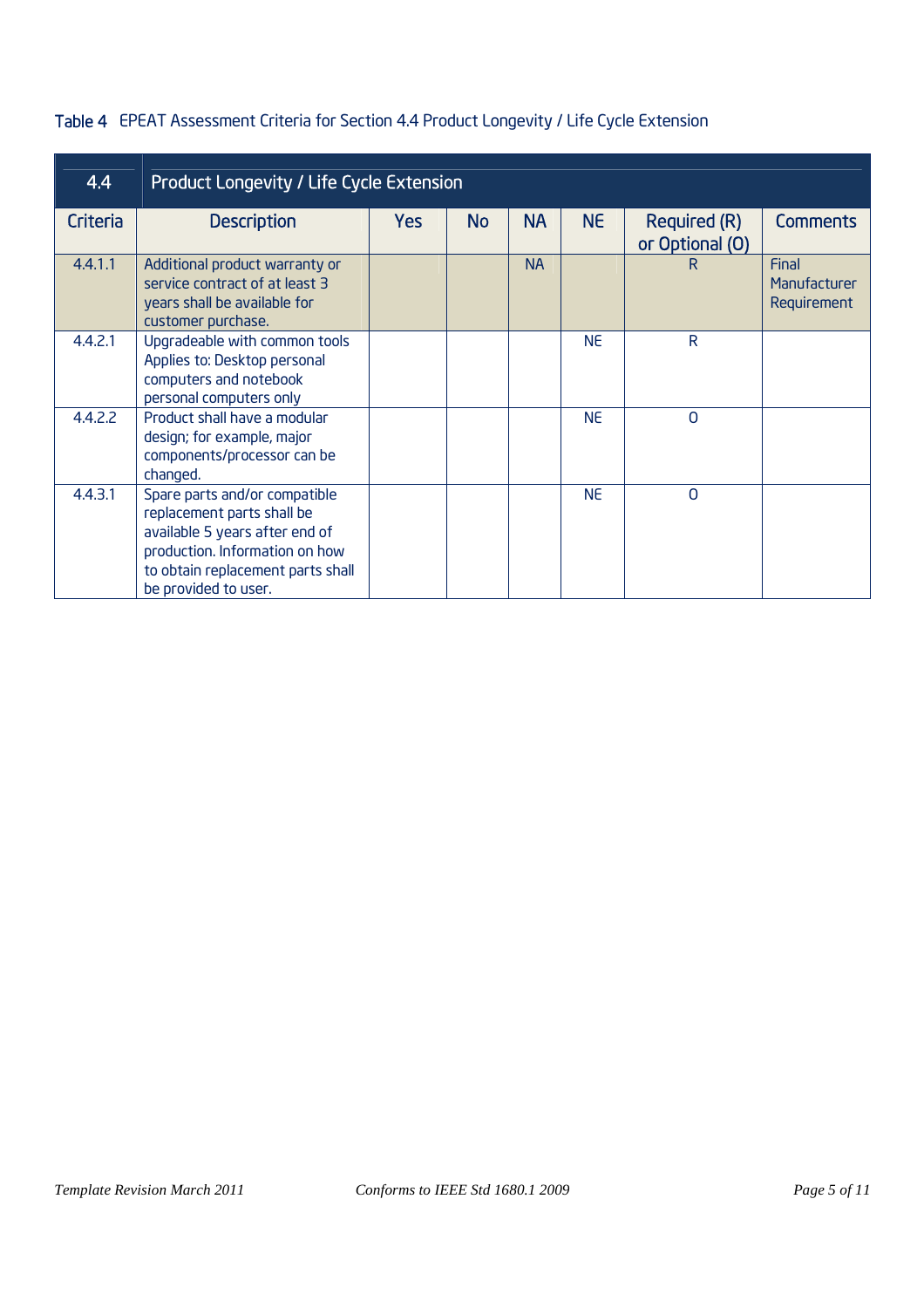## Table 5 EPEAT Assessment Criteria for Section 4.5 Energy Conservation

| 4.5      | <b>Energy Conservation</b>                                                                                                                                                                                                                                                                                            |            |           |           |           |                                        |                                      |
|----------|-----------------------------------------------------------------------------------------------------------------------------------------------------------------------------------------------------------------------------------------------------------------------------------------------------------------------|------------|-----------|-----------|-----------|----------------------------------------|--------------------------------------|
| Criteria | <b>Description</b>                                                                                                                                                                                                                                                                                                    | <b>Yes</b> | <b>No</b> | <b>NA</b> | <b>NE</b> | <b>Required (R)</b><br>or Optional (O) | <b>Comments</b>                      |
| 4.5.1.1  | All products shall be qualified to or<br>comply with the eligibility criteria of<br>the ENERGY STAR program<br>requirements for the declared<br>product at the time of declaration to<br>the standard. Manufacturer shall<br>declare the version of ENERGY STAR<br>to which the product is qualified or<br>compliant. |            |           |           | <b>NE</b> | R                                      |                                      |
| 4.5.1.2  | Qualified to ENERGY STAR, or<br>compliant with the eligibility criteria<br>of the ENERGY STAR program<br>requirements, in advance of the<br>effective date.                                                                                                                                                           |            |           |           | <b>NE</b> | $\overline{0}$                         |                                      |
| 4.5.2.1  | <b>Accessory for powering product</b><br>using renewable energy shall be<br>commercially available for purchase<br>with the product. This criterion is<br>dependent on the region or country<br>and may be declared by a<br>manufacturer differently in different<br>regions or countries.                            |            |           | <b>NA</b> |           | $\Omega$                               | Final<br>Manufacturer<br>Requirement |
| 4.5.2.2  | Product shall be shipped with a<br>standard component (either internal<br>or external) that allows for use of<br>renewable energy to power the<br>product. This criterion is dependent<br>on the region or country and may be<br>declared by a manufacturer<br>differently in different regions or<br>countries.      |            |           | <b>NA</b> |           | $\Omega$                               | Final<br>Manufacturer<br>Requirement |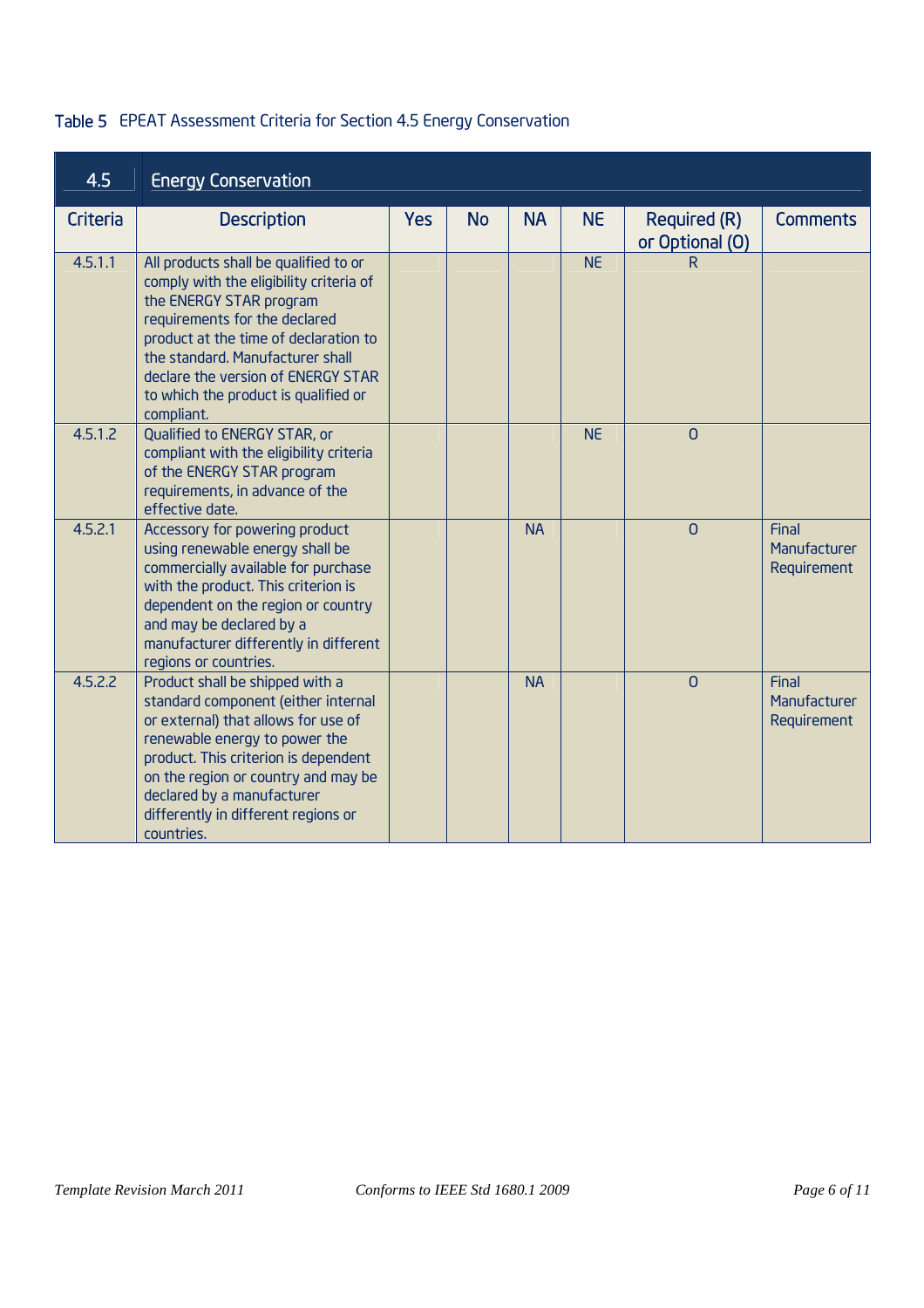#### Table 6 EPEAT Assessment Criteria for Section 4.6 End-Of-Life Management

| 4.6      | <b>End-Of-Life Management</b>                                                                                                                                                                                                                                                                                                                                                                                                                                                                                                                                                                                                                                                                                                                         |            |           |           |           |                                        |                                      |
|----------|-------------------------------------------------------------------------------------------------------------------------------------------------------------------------------------------------------------------------------------------------------------------------------------------------------------------------------------------------------------------------------------------------------------------------------------------------------------------------------------------------------------------------------------------------------------------------------------------------------------------------------------------------------------------------------------------------------------------------------------------------------|------------|-----------|-----------|-----------|----------------------------------------|--------------------------------------|
| Criteria | <b>Description</b>                                                                                                                                                                                                                                                                                                                                                                                                                                                                                                                                                                                                                                                                                                                                    | <b>Yes</b> | <b>No</b> | <b>NA</b> | <b>NE</b> | <b>Required (R)</b><br>or Optional (O) | <b>Comments</b>                      |
| 4.6.1.1  | Annual corporate declaration<br>criterion: Manufacturer shall<br>provide a take-back or recycling<br>service at a competitive price<br>that meets U.S. EPA's Plug-In to<br>eCycling: Guidelines for Materials<br>Management, published May<br>2004. This criterion is applicable<br>only in those regions or countries<br>for which the product is declared<br>on the Market Surveillance<br>Entity's (MSE's) Registry.                                                                                                                                                                                                                                                                                                                               |            |           | <b>NA</b> |           | R.                                     | Final<br>Manufacturer<br>Requirement |
| 4.6.1.2  | Annual corporate declaration<br>criterion: An annual audit is<br>performed of all first, second, and<br>third tier recyclers' facilities; this<br>ensures that the recycler is<br>complying in full with all Plug-In<br>Guidelines, as published in May<br>2004, and with any and all<br>applicable regulations and laws.<br>This criterion is dependent on the<br>region or country and may be<br>declared by a manufacturer<br>differently in different regions or<br>countries.                                                                                                                                                                                                                                                                    |            |           | <b>NA</b> |           | $\overline{0}$                         | Final<br>Manufacturer<br>Requirement |
| 4.6.2.1  | <b>Annual Corporate Declaration</b><br><b>Criterion: Manufacturers shall</b><br>provide a rechargeable battery<br>take-back service at a<br>competitive price that is<br>equivalent to or better than that<br>provided by the Rechargeable<br><b>Battery Recycling Corporation</b><br>(RBRC) [B5]. In the annual<br>corporate declaration,<br>manufacturers must explain how<br>the service applies to products<br>declared to this standard and<br>must provide information about<br>that service. A manufacturer may<br>provide different information for<br>different regions or countries<br>regarding the service and how it<br>applies to declared products. This<br>criterion is applicable only in<br>those regions or countries for<br>which |            |           | <b>NA</b> |           | $\mathsf{R}$                           | Final<br>Manufacturer<br>Requirement |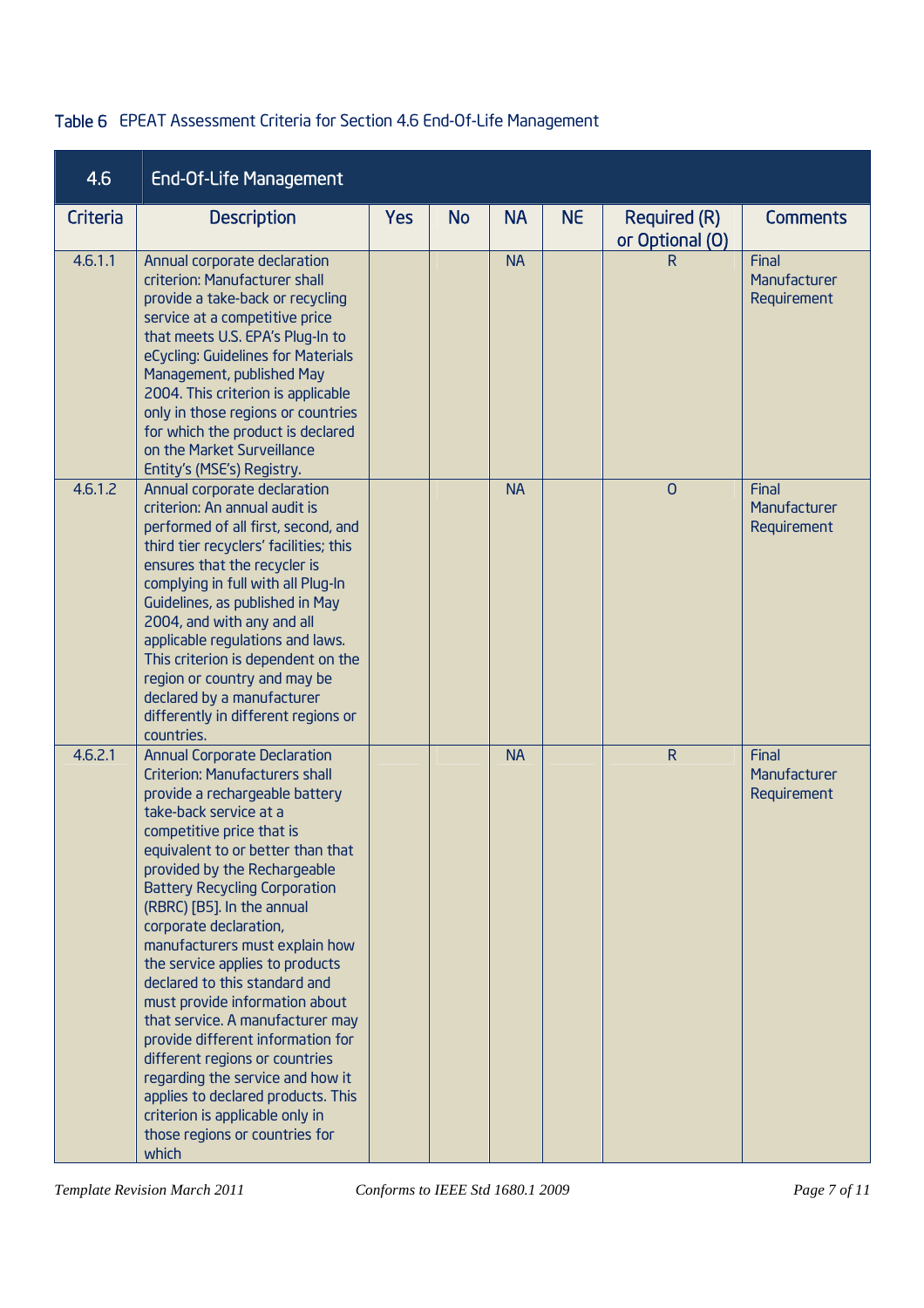| 4.6 | <b>End-Of-Life Management</b>                                             |  |  |  |
|-----|---------------------------------------------------------------------------|--|--|--|
|     | the product is declared on the<br>MSE's Registry.                         |  |  |  |
|     | Teble 7. CDCAT Accessoriat Criteria for Costing A.7 Corporate Decfermance |  |  |  |

Table 7 EPEAT Assessment Criteria for Section 4.7 Corporate Performance

| 4.7      | <b>Corporate Performance</b>                                                                                                                                                                                                                                                                                                                                                                                                                                                                                                              |            |           |           |           |                                        |                                      |
|----------|-------------------------------------------------------------------------------------------------------------------------------------------------------------------------------------------------------------------------------------------------------------------------------------------------------------------------------------------------------------------------------------------------------------------------------------------------------------------------------------------------------------------------------------------|------------|-----------|-----------|-----------|----------------------------------------|--------------------------------------|
| Criteria | <b>Description</b>                                                                                                                                                                                                                                                                                                                                                                                                                                                                                                                        | <b>Yes</b> | <b>No</b> | <b>NA</b> | <b>NE</b> | <b>Required (R)</b><br>or Optional (O) | <b>Comments</b>                      |
| 4.7.1.1  | Annual corporate declaration<br>criterion: Manufacturer shall<br>demonstrate the existence & public<br>availability of a written corporate<br>environmental policy consistent with<br>all aspects of the requirements laid<br>out in the environmental policy<br>section of ISO 14001.                                                                                                                                                                                                                                                    |            |           | <b>NA</b> |           | $\mathsf{R}$                           | Final<br>Manufacturer<br>Requirement |
| 4.7.2.1  | Annual corporate declaration<br>criterion: OEM shall have self-<br>certified, with or without<br>independent assessment, that the<br>OEM-owned organizations that have<br>significant responsibility for the<br>design and manufacture of the<br>declared product have an operational<br>Environmental Mgt System (EMS) that<br>meets either:<br>The requirements of ISO 14001<br>or Eco-Management and Audit<br>Scheme (EMAS); or<br>The EMS requirements of the U.S.<br><b>EPA National Environmental</b><br>Performance Track program. |            |           | <b>NA</b> |           | $\overline{R}$                         | Final<br>Manufacturer<br>Requirement |
| 4.7.2.2  | Third-party certified environmental<br>management system for design and<br>manufacturing organizations (see<br>4.7.2.1                                                                                                                                                                                                                                                                                                                                                                                                                    |            |           | <b>NA</b> |           | $\overline{0}$                         | Final<br>Manufacturer<br>Requirement |
| 4.7.3.1  | Annual corporate declaration<br>criterion: OEM shall produce an annual<br>report that meets the first three<br>reporting requirements of the U.S.<br><b>EPA National Environmental</b><br>Performance Track program or the<br><b>GRI Sustainability Reporting</b><br>Guidelines (2002). The word<br>"corporation" may be substituted for<br>"facility" in the requirements.                                                                                                                                                               |            |           | <b>NA</b> |           | ${\sf R}$                              | Final<br>Manufacturer<br>Requirement |
| 4.7.3.2  | Annual corporate declaration<br>criterion: Manufacturer shall produce<br>an annual public report that is based<br>on, but not limited to, certain                                                                                                                                                                                                                                                                                                                                                                                         |            |           | <b>NA</b> |           | $\Omega$                               | Final<br>Manufacturer<br>Requirement |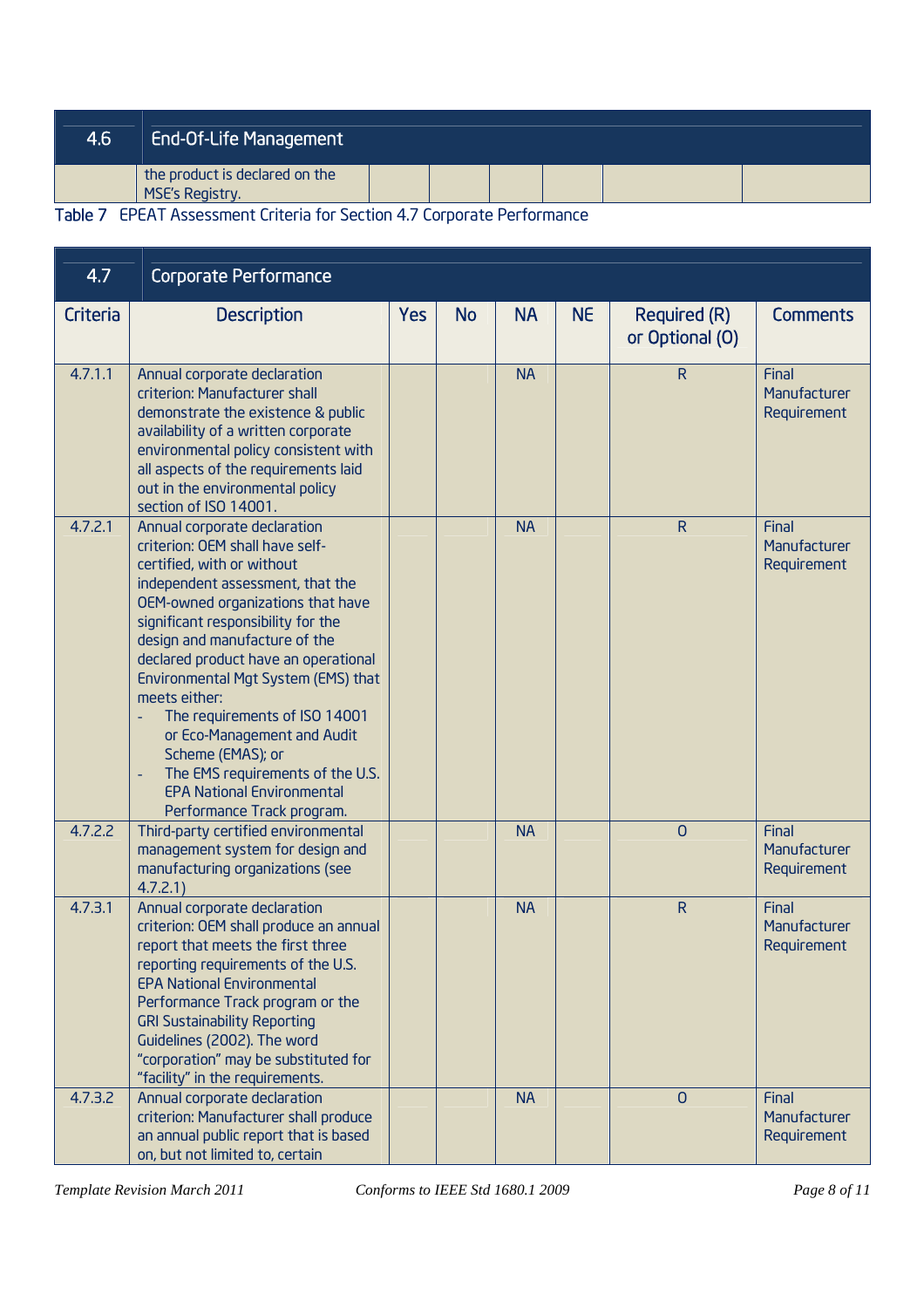| 4.7 | Corporate Performance                                                                                                                                                                                            |  |  |  |
|-----|------------------------------------------------------------------------------------------------------------------------------------------------------------------------------------------------------------------|--|--|--|
|     | elements of the GRI Sustainability<br>Reporting Guidelines. An index shall<br>be provided to indicate which<br>portions of the GRI Sustainability<br>Reporting Guidelines are (or not)<br>covered in the report. |  |  |  |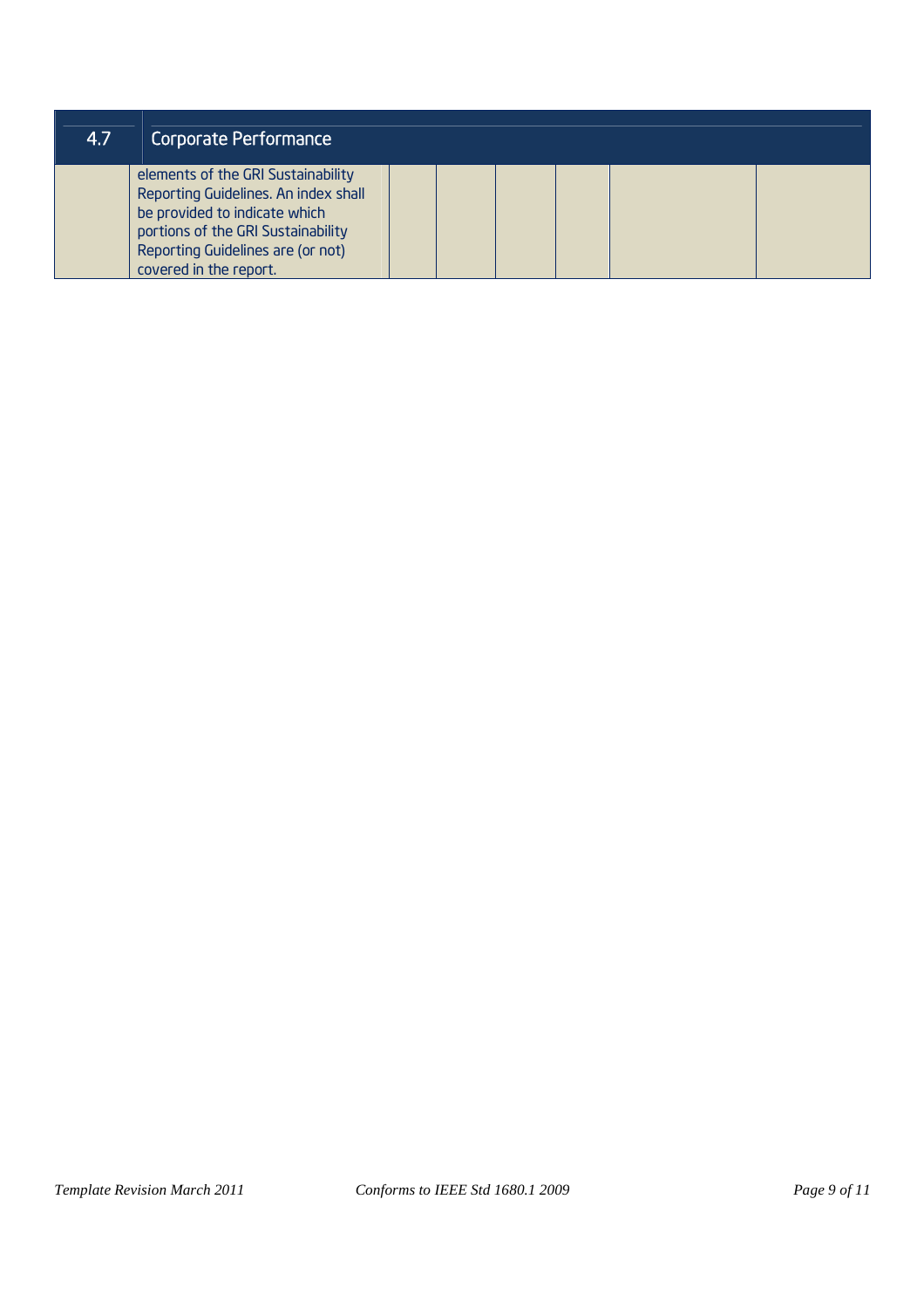## Table 8 EPEAT Assessment Criteria for Section 4.8 Packaging

| 4.8      | Packaging                                                                                                                                                                                                                                                                                                                                                                                                                                                                                                 |            |           |           |           |                                        |                                      |
|----------|-----------------------------------------------------------------------------------------------------------------------------------------------------------------------------------------------------------------------------------------------------------------------------------------------------------------------------------------------------------------------------------------------------------------------------------------------------------------------------------------------------------|------------|-----------|-----------|-----------|----------------------------------------|--------------------------------------|
| Criteria | <b>Description</b>                                                                                                                                                                                                                                                                                                                                                                                                                                                                                        | <b>Yes</b> | <b>No</b> | <b>NA</b> | <b>NE</b> | <b>Required (R)</b><br>or Optional (O) | <b>Comments</b>                      |
| 4.8.1.1  | Reduction/elimination of<br>intentionally added toxics in<br>packaging:<br>Heavy metals shall not be<br>intentionally added to any<br>packaging or packaging<br>component, with the exception of<br>the recycled content exemption<br>cited in References and details.<br>For incidental presence, the sum<br>of the concentration levels of lead,<br>cadmium, mercury, and hexavalent<br>chromium present in any package<br>or packaging component shall not<br>exceed 100 ppm by weight<br>$(0.01\%)$ . |            |           |           | <b>NE</b> | R                                      |                                      |
| 4.8.2.1  | <b>Separable Packing Materials:</b><br>Product criterion: Non-reusable<br>packaging components larger than<br>25 g shall be separable. All the<br>packaging materials shall be able<br>to be segregated into like<br>materials without the use of tools<br>(i.e., need to be able to have all the<br>cardboard separable from the<br>foams that are separable from the<br>plastic bags).                                                                                                                  |            |           |           | <b>NE</b> | R                                      |                                      |
| 4.8.2.2  | Packaging 90% recyclable and<br>plastics labeled                                                                                                                                                                                                                                                                                                                                                                                                                                                          |            |           |           | <b>NE</b> | $\overline{0}$                         |                                      |
| 4.8.3.1  | Manufacturer declares whether<br>packaging contains recycled<br>content or does not.<br>Manufacturer also declares<br>approximate recycled content (by<br>weight or volume specified by<br>manufacturer)                                                                                                                                                                                                                                                                                                  |            |           |           | <b>NE</b> | $\mathsf{R}$                           |                                      |
| 4.8.3.2  | Packaging shall meet or exceed<br>the minimum postconsumer<br>content for respective packaging<br>in the U.S. EPA CPG over the<br>course of a year using a weighted<br>average. See Table 1 within the<br><b>IEEE Standard.</b>                                                                                                                                                                                                                                                                           |            |           | <b>NA</b> |           | $\Omega$                               | Final<br>Manufacturer<br>Requirement |
| 4.8.4.1  | Provision of take-back program for<br>packaging                                                                                                                                                                                                                                                                                                                                                                                                                                                           |            |           | <b>NA</b> |           | $\overline{0}$                         | Final<br>Manufacturer<br>Requirement |